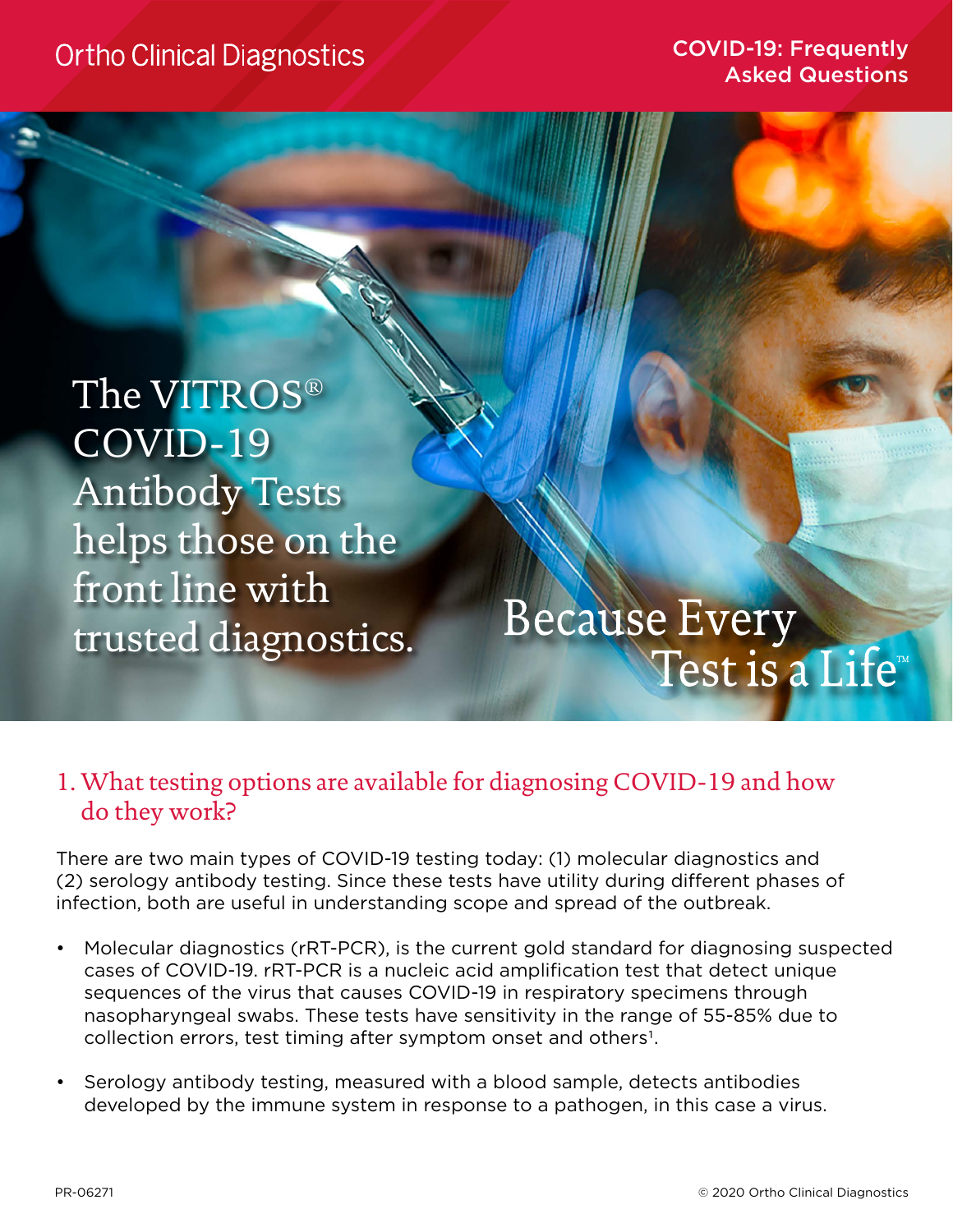#### 2. How soon can antibodies for COVID-19 be detected?

The availability of antibody seroconversion data for SARS-CoV-2 has not yet been established, but new data is rapidly emerging as new research is made available.

In general, the IgM antibody is a valuable diagnostic marker for infectious disease because it is usually the first immunoglobulin made following antigen exposure and is relatively short-lived<sup>2</sup>.

The IgG antibody is the most abundant class of antibody, consisting of approximately 80% of all antibodies in serum. IgG antibodies are produced slowly upon primary exposure to an antigen and then produced rapidly under secondary or subsequent exposure as a part of an "adaptive" immune response, becoming the major antibody present. The ability of the immune system to "adapt" to the foreign substance and create memory against the same antigen is known as immunological memory. This memory allows the body to more quickly and efficiently react to the pathogen in the future<sup>2</sup>.

#### **Estimate of general biomarker levels during the typical time-course of COVID-19/SARS-CoV-2 infection3.**



#### Days Since Onset of Symptoms

# 3. What are the clinical applications for antibody testing?

Serology tests play a critical role in managing the COVID-19 pandemic. They can determine whether individuals exposed to the virus have developed an immune response. Antibody tests can identify individuals with resolved infections, including those that were mild or asymptomatic, in order to understand the prevalence of the COVID-19 disease within a population.

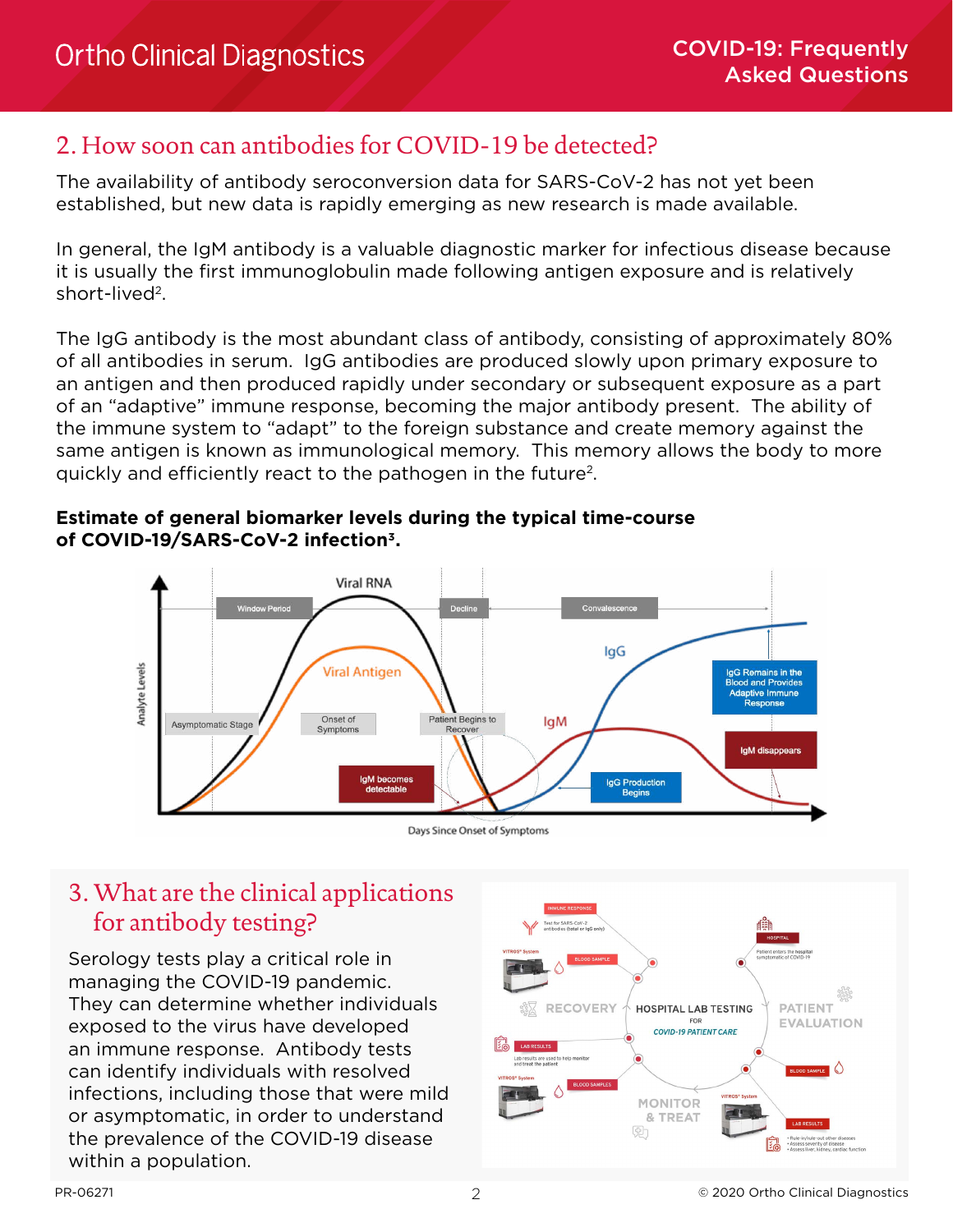### 4. What is the importance of specificity for antibody testing as it relates to COVID-19?

While both sensitivity and specificity are important, a COVID-19 antibody test needs to be accurate so that antibodies to other diseases like the common cold cannot be mistaken for antibodies to COVID-19. High specificity (100%) helps ensure the lowest possible risks of "false-positives"—that the test will not become reactive to any other antibody.

The ability to more accurately assess those with antibodies helps inform public health decisions by allowing for accurate surveillance of the disease prevalence within a population. In addition, understanding how long antibodies to SARS-CoV-2 remain in the body help researchers determine the relationship between immune response and immunity to the virus.

The VITROS COVID-19 assays target the Spike (S1) protein of the SARS-CoV-2 virus. During assay development, Ortho examined the use of multiple proteins for the VITROS Anti-SARS-CoV-2 assays. S1 was chosen due to its higher uniqueness compared to other virus proteins (Nucleocapsid Protein, S2 protein), and its superior performance in comparison with all other viral proteins as tested in Ortho's R&D studies.

## 5. What is the importance of sensitivity and how does it relate to positive percent agreement for COVID-19?

The sensitivity of a clinical test refers to the ability of the test to correctly identify those patients with the disease, necessary to contain the disease and prevent it's spread.

For US FDA EUA filing, FDA required comparisons to PCR since there is no other equivalent method to compare or confirm the accuracy of the VITROS® assay. PCR detects viral RNA, since RNA appears earlier than antibody, not all PCR positive samples contain detectable antibody. In the absence of a perfect reference standard, the performance of a test evaluated against an imperfect reference standard is expressed as positive percent agreement (PPA).

## 6. What is the difference between tests operating under FDA Emergency Use Notification (EUN) and those which have received FDA Emergency Use Authorization (EUA)?

• Emergency Use Notification is an FDA policy that allows manufacturers who have validated their test and provided notification to the FDA via email to begin distribution. These manufacturers then have 10 business days to submit an application for Emergency Use Authorization. If the FDA fails to authorize the EUA, the product must be pulled from the market. Under EUN, tests can only be run by labs licensed by CLIA to analyze high complexity tests.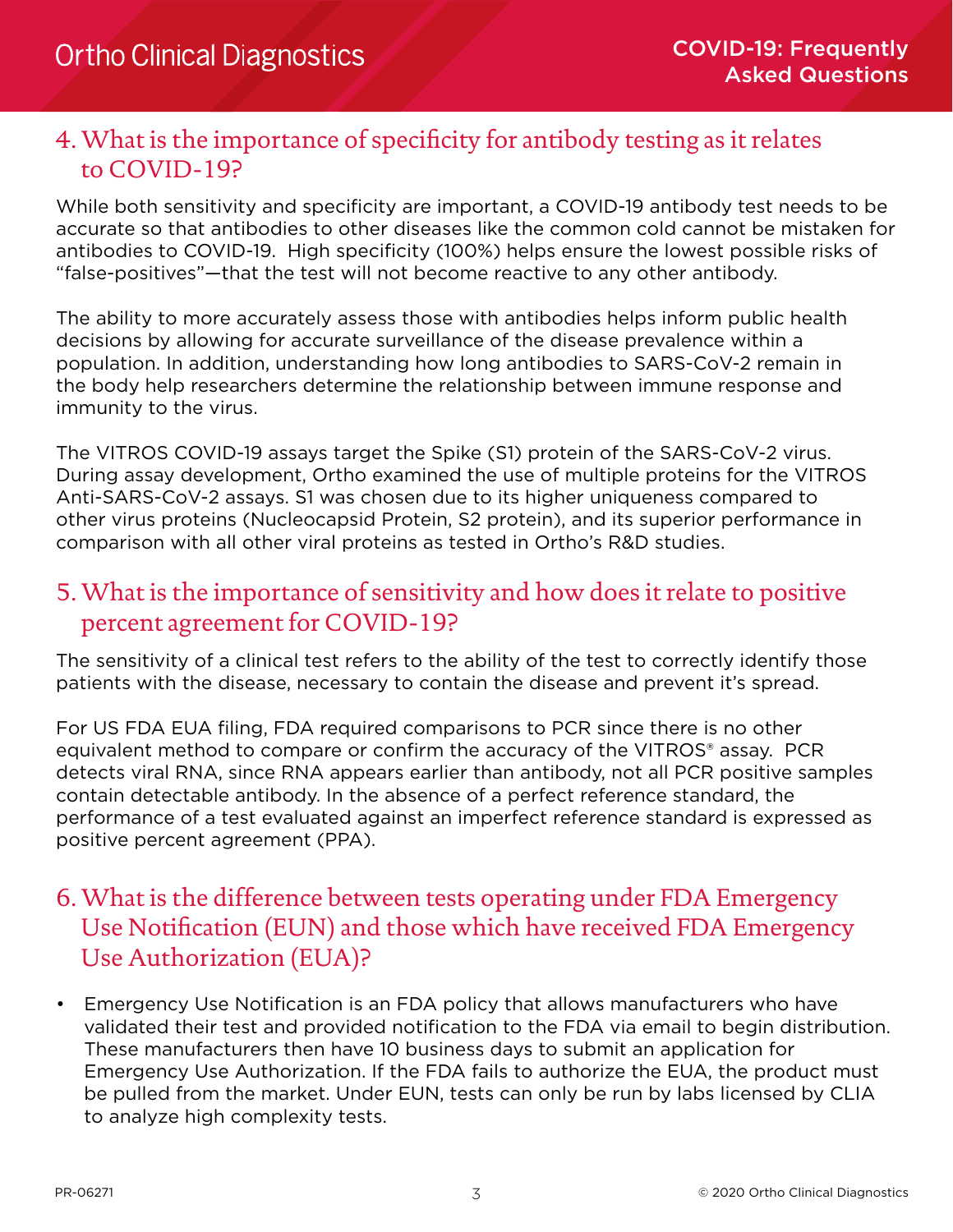• Once a manufacturer submits their application for Emergency Use Authorization, the FDA will then review the data for the claims submitted and, if approved, will issue an EUA number and post it on their website. Under EUA, tests can be run by moderate or high complexity CLIA labs.

Ortho Clinical Diagnostics was the first manufacturer to receive FDA Emergency Use Authorization for both COVID-19 Total & IgG Antibody Tests. You can view more information on FDA testing by [clicking here.](https://www.fda.gov/medical-devices/emergency-situations-medical-devices/emergency-use-authorizations#covid19ivd)

## 7. How do I decide which antibody test is right for my lab?

Every hospital is responding to the unique needs of the communities they serve. Both of Ortho's COVID-19 Antibody tests have demonstrated excellent assay performance, so whether you choose one or both assays, we recommend basing your decision on your unique goals and strategy to address the pandemic in your community. Below are the key differentiators for Ortho's COVID Total and IgG Antibody Tests:

The Total Antibody test detects all (IgG, IgM, IgA and other isotypes) antibodies to the virus, including those that present during acute infection and those that present later in the immune response cycle, however the test does not differentiate between these antibodies. The Total Antibody test can help inform patient management decisions by aiding in the diagnosis of acute or recent infection in patients suspected of COVID-19.

The IgG Antibody test detects only the IgG antibody which becomes present weeks after infection. This assay can help with viral tracking and surveillance in addition to supporting back to work objectives by helping to identify an adaptive immune response in recent or prior infections.

### 8. Do I need to have a VITROS® analyzer in order to run the VITROS® Total and IgG Antibody Tests?

Yes, VITROS® Anti-SARS-CoV-2 Total and IgG Assays are designed to run on all Microwell enabled systems in addition to VITROS Automation Solutions.

- VITROS Automation Solutions
- VITROS XT 7600 Integrated System
- VITROS 5600 Integrated System
- VITROS XT 3600 Immunodiagnostic System
- VITROS ECiQ Immunodiagnostic System\*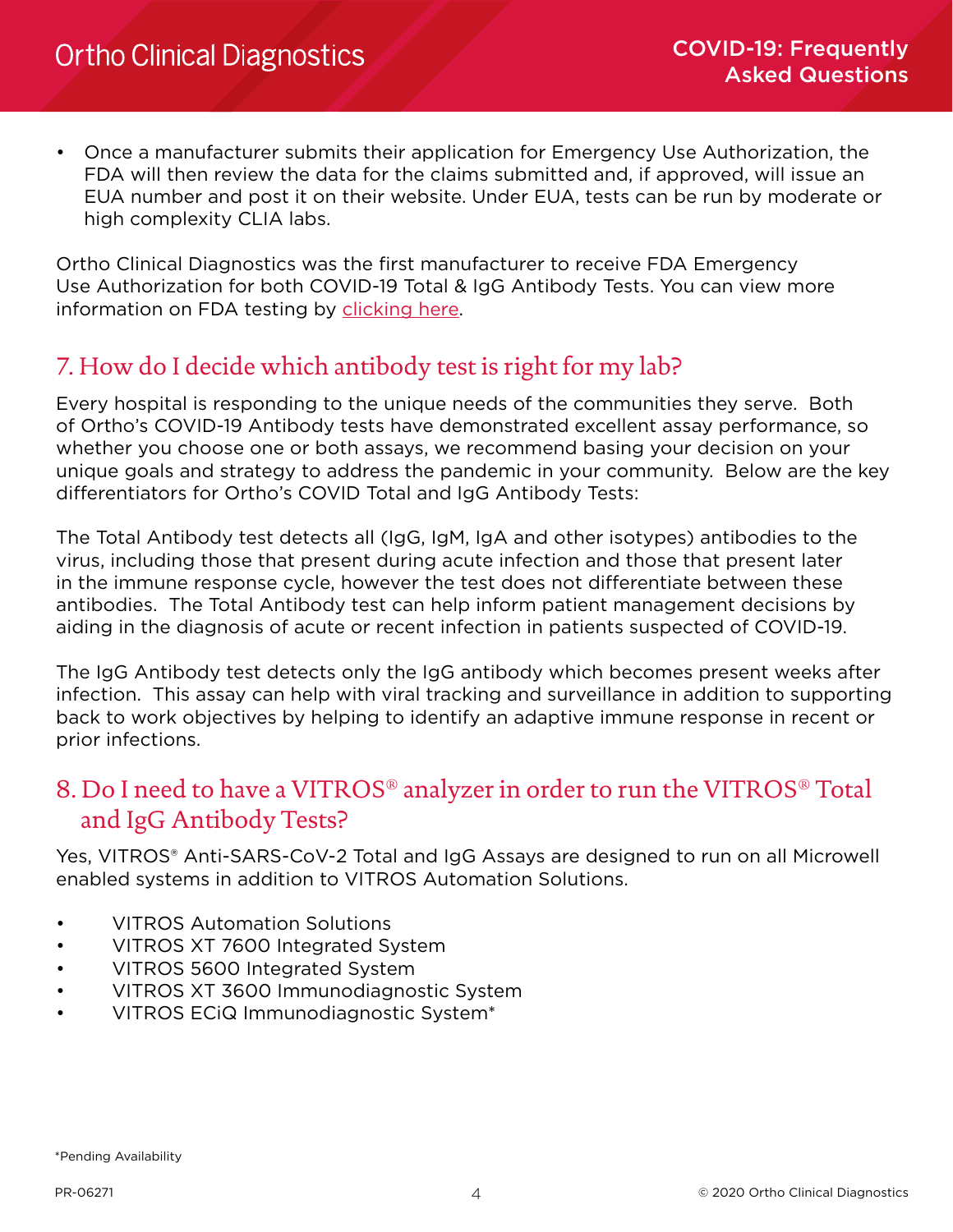#### 9. Where can I get more information on Ortho's COVID-19 Antibody Testing?

To find additional information on Ortho's COVID-19 Antibody Tests, you can visit our website [here](https://www.orthoclinicaldiagnostics.com/global/covid19) or you can view IFU information by clicking on the following links:

VITROS® Anti-SARS-CoV-2 Total VITROS® Anti-SARS-CoV-2 IgG

[VITROS Anti-SARS-CoV-2 Total Instructions For Use](https://techdocs.orthoclinicaldiagnostics.com/IFU/USDetailPage.aspx?hidebanner=Y&cPath=CoV2T_GEM1293_US_EN_I_EUA_3.pdf&p=1) [Fact Sheet for Healthcare Providers](https://techdocs.orthoclinicaldiagnostics.com/IFU/USDetailPage.aspx?hidebanner=Y&cPath=CoV2T_J68325_HCP_Fact_Sheet_EN_2.pdf&p=1) [Fact Sheet for Patients](https://techdocs.orthoclinicaldiagnostics.com/IFU/USDetailPage.aspx?hidebanner=Y&cPath=CoV2T_J68324_Recipient_Fact_Sheet_EN_2.pdf&p=1)

[VITROS Anti-SARS-CoV-2 IgG Instructions For Use](https://techdocs.orthoclinicaldiagnostics.com/IFU/USDetailPage.aspx?hidebanner=Y&cPath=CoV2G_GEM1292_WW_EN_I_EUA_3.pdf&p=1)

[Fact sheet for Healthcare Providers](https://techdocs.orthoclinicaldiagnostics.com/IFU/USDetailPage.aspx?hidebanner=Y&cPath=CoV2G_J68330_HCP_Fact_Sheet_EN.pdf&p=1)

[Fact Sheet for Patients](https://techdocs.orthoclinicaldiagnostics.com/IFU/USDetailPage.aspx?hidebanner=Y&cPath=CoV2G_J68329_Recipient_Fact_Sheet_EN.pdf&p=1)

Questions from laboratories, healthcare providers, government, or media regarding the COVID-19 antibody test can contact us direcly by providing your information [here.](https://www.orthoclinicaldiagnostics.com/global/covid19/contact-us)